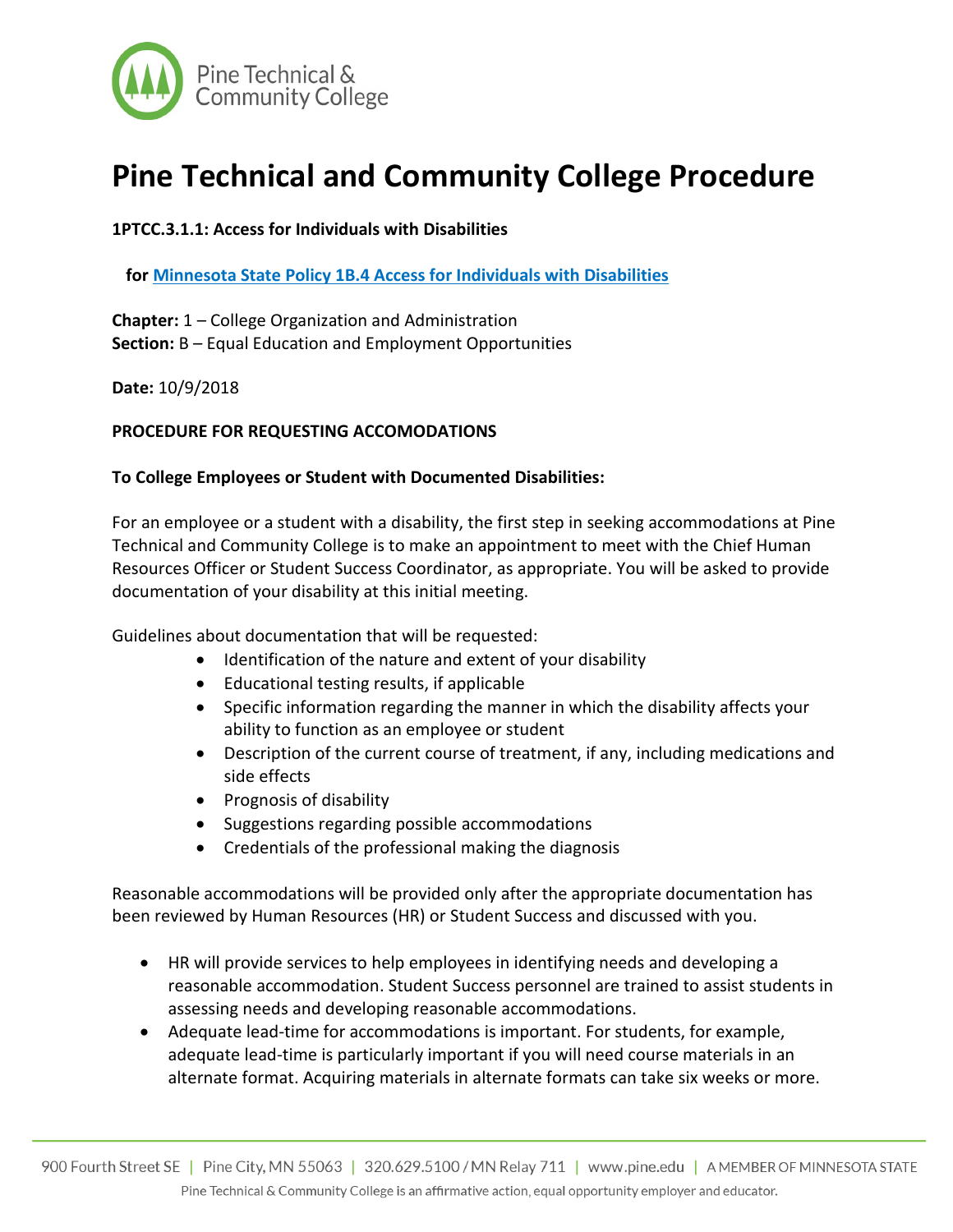

- For students, request syllabi and lists of course materials sufficiently in advance of the beginning of the class/classes so that you can determine whether any materials will require an alternate format.
- For employees, it is important that you inform your supervisor of any issues that may arise as soon as possible.
- Keep the appropriate office informed about any physical and/or attitude barriers you encounter so that we may help you resolve them. Your suggestions for solutions are valued.
- Meet reasonable deadlines established for submission of medical documents.

**Self-advocacy is an important part of your employment and/or educational experience, and while Human Resources and Student Success offices are here to help, we encourage you to become your own best advocate.** If you encounter difficulty and wish to seek others resources on campus, you may contact:

**Human Resources: Amy Kruse**, Chief Human Resources Officer, 320-629-5129 **Student Success Coordinator: Jen Rancour**, Student Success Coordinator, 320-629-5189 **Counseling: Jennifer Baker-Jones**, 320-629-5556

**Student Success Administration: Kierstan Peck,** Director of Student Success, 320-629-5180

The basic principles of reasonable accommodation are as follows:

- A. A qualified individual with a disability MUST REQUEST reasonable accommodations if the individual wants to be assisted. There may be times when an individual with a disability does not want to be accommodated. Therefore, to ensure privacy, it is vital that the individual initiates this process. The individual must renew the request periodically, especially whenever changes occur. For example, each semester, students with disabilities will need to confirm which accommodations they are requesting for which classes.
- B. The reasonable accommodation obligation is not retroactive. There is no obligation to provide a reasonable accommodation until the employee or student makes a request for accommodation and provides adequate documentation.
- C. An employer or program provider must consider the accommodation requested by a person with a disability. A reasonable accommodation need not be the specific accommodation requested or the best accommodation available as long as it is an effective accommodation.
- D. Reasonable accommodation must be determined on a case-by-case basis and individualized. What is a reasonable accommodation for one person with a disability may not work for another person with the same disability. Once implemented, it is very important that employees and students provide feedback to human Resources of Student Success regarding how well their accommodations are working.
- E. The reasonable accommodation obligation applies only to accommodations that reduce barriers to employment or participation in programs, services, and activities related to a